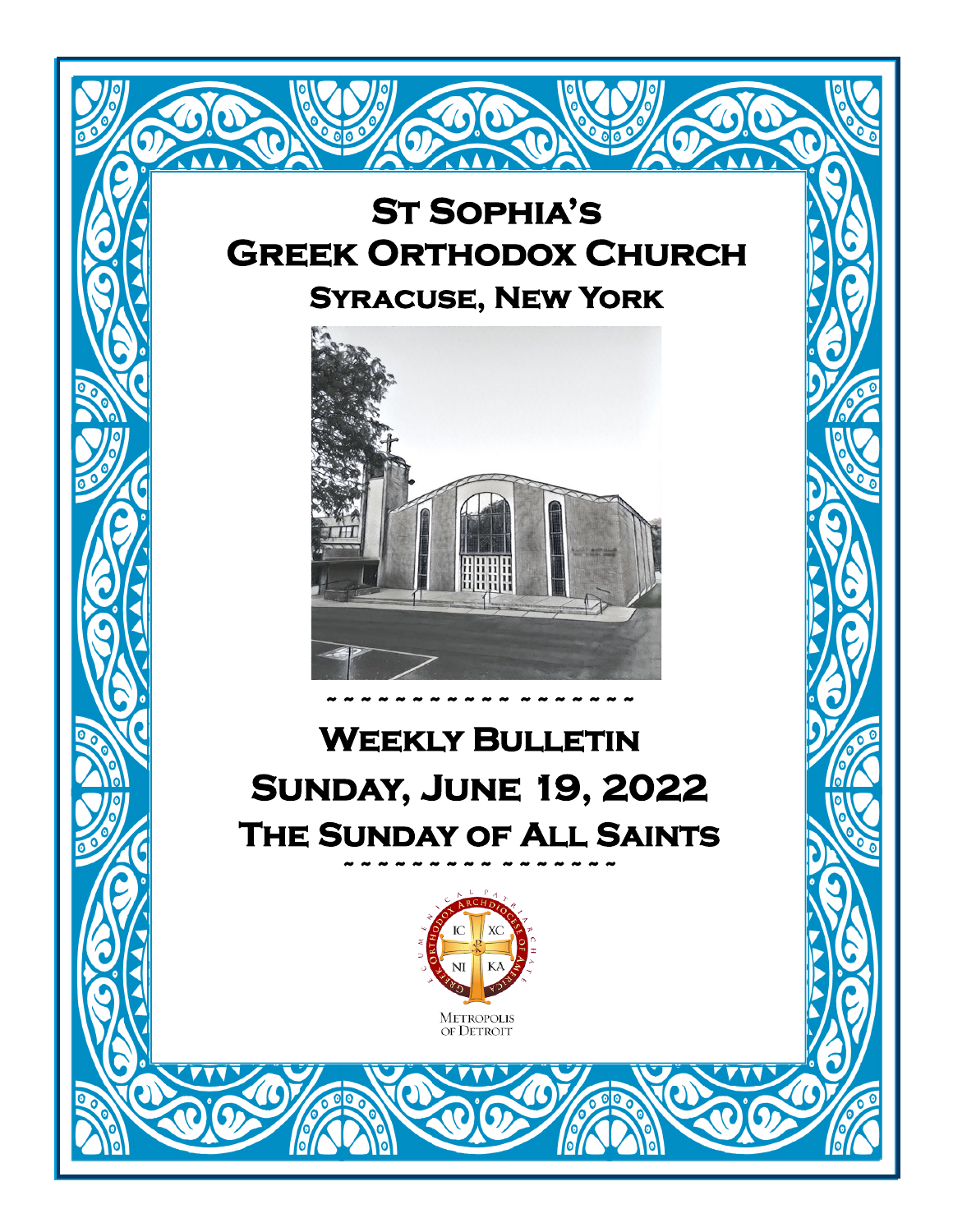### **The Sunday of All Saints St. Paul's Letter to the Hebrews 11:33-40; 12:1-2**

**SKISISISISISISISISISISISISISI** 

**Prokeimenon. Mode 4. Psalm 67.35,26**

**NAWAKI** 

**God is wonderful among his saints. Verse: Bless God in the congregations.**

The reading is from St. Paul's Letter to the Hebrews 11:33-40; 12:1-2

Brethren, all the saints through faith conquered kingdoms, enforced justice, received promises, stopped the mouths of lions, quenched raging fire, escaped the edge of the sword, won strength out of weakness, became mighty in war, put foreign armies to flight. Women received their dead by resurrection. Some were tortured, refusing to accept release, that they might rise again to a better life. Others suffered mocking and scourging, and even chains and imprisonment. They were stoned, they were sawn in two, they were tempted, they were killed with the sword; they went about in skins of sheep and goats, destitute, afflicted, ill-treated of whom the world was not worthy - wandering over deserts and mountains and in dens and caves of the earth. And all these, though well attested by their faith, did not receive what was promised, since God had foreseen something better for us, that apart from us they should not be made perfect. Therefore, since we are surrounded by so great a cloud of witnesses, let us also lay aside every weight, and sin which clings so closely, and let us run with perseverance the race that is set before us, looking to Jesus the pioneer and perfecter of our faith.

KIKIKIKIKIKIKIKIKIKIKIKIKIKI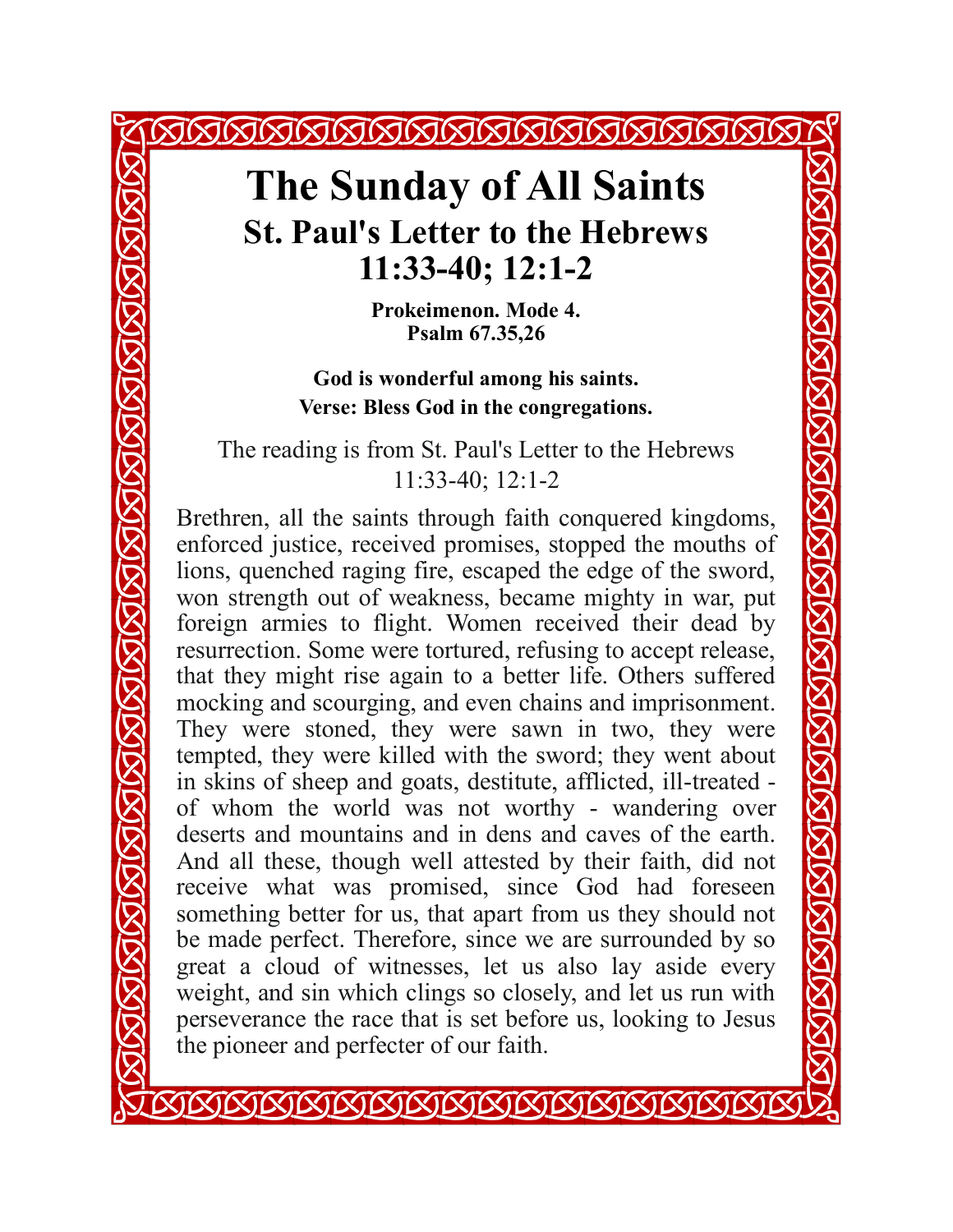## XIXIXIXIXIXIXIX

## **Πρὸς Ἑβραίους 11:33-40, 12:1-2**

**Προκείμενον. Ήχος δ'. ΨΑΛΜΟΙ 67.35,26**

### **Θαυμαστὸς ὁ Θεὸς ἐν τοῖς Ἁγίοις αὐτοῦ.**

**Στίχ. Ἐν Ἐκκλησίαις εὐλογεῖτε τὸν Θεὸν.**

Πρὸς Ἑβραίους 11:33-40, 12:1-2 τὸ ἀνάγνωσμα

Ἀδελφοί, οἱ Ἅγιοι πάντες διὰ πίστεως κατηγωνίσαντο βασιλείας, εἰργάσαντο δικαιοσύνην, ἐπέτυχον ἐπαγγελιῶν, ἔφραξαν στόματα λεόντων, ἔσβεσαν δύναμιν πυρός, ἔφυγον στόματα μαχαίρας, ἐνεδυναμώθησαν ἀπὸ ἀσθενείας, ἐγενήθησαν ἰσχυροὶ ἐν πολέμῳ, παρεμβολὰς ἔκλιναν ἀλλοτρίων. Ἔλαβον γυναῖκες ἐξ ἀναστάσεως τοὺς νεκροὺς αὐτῶν· ἄλλοι δὲ ἐτυμπανίσθησαν, οὐ προσδεξάμενοι τὴν ἀπολύτρωσιν, ἵνα κρείττονος ἀναστάσεως τύχωσιν· ἕτεροι δὲ ἐμπαιγμῶν καὶ μαστίγων πεῖραν ἔλαβον, ἔτι δὲ δεσμῶν καὶ φυλακῆς· ἐλιθάσθησαν, ἐπρίσθησαν, ἐπειράσθησαν, ἐν φόνῳ μαχαίρας ἀπέθανον· περιῆλθον ἐν μηλωταῖς, ἐν αἰγείοις δέρμασιν, ὑστερούμενοι, θλιβόμενοι, κακουχούμενοι - ὧν οὐκ ἦν ἄξιος ὁ κόσμος - ἐν ἐρημίαις πλανώμενοι καὶ ὄρεσιν καὶ σπηλαίοις καὶ ταῖς ὀπαῖς τῆς γῆς. Καὶ οὗτοι πάντες, μαρτυρηθέντες διὰ τῆς πίστεως, οὐκ ἐκομίσαντο τὴν ἐπαγγελίαν, τοῦ θεοῦ περὶ ἡμῶν κρεῖττόν τι προβλεψαμένου, ἵνα μὴ χωρὶς ἡμῶν τελειωθῶσιν. Τοιγαροῦν καὶ ἡμεῖς, τοσοῦτον ἔχοντες περικείμενον ἡμῖν νέφος μαρτύρων, ὄγκον ἀποθέμενοι πάντα καὶ τὴν εὐπερίστατον ἁμαρτίαν, δι' ὑπομονῆς τρέχωμεν τὸν προκείμενον ἡμῖν ἀγῶνα, ἀφορῶντες εἰς τὸν τῆς πίστεως ἀρχηγὸν καὶ τελειωτὴν Ἰησοῦν.

**STETETETETETETETETETETETETETET**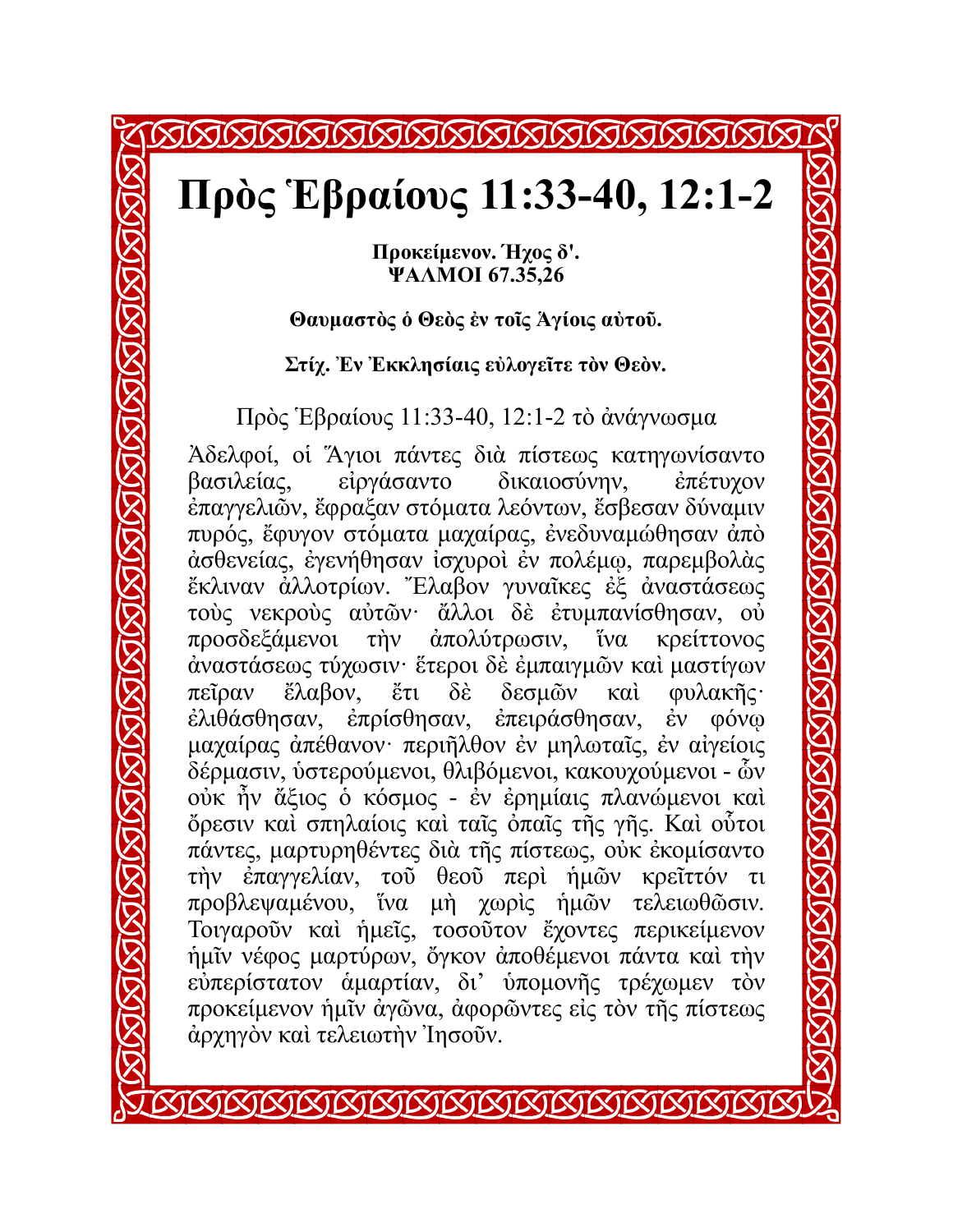### **The Sunday of All Saints The Gospel According to Matthew 10:32-33; 37-38; 19:27-30**

<u>KJKJKJKJKJKJKJKJKJKJKJKJKJKJKJ</u>

The Lord said to his disciples, "Every one who acknowledges me before men, I also will acknowledge before my Father who is in heaven; but whoever denies me before men, I also will deny him before my Father who is in heaven. He who loves father or mother more than me is not worthy of me; and he who loves son or daughter more than me is not worthy of me; and he who does not take his cross and follow me is not worthy of me." Then Peter said in reply, "Lo, we have left everything and followed you. What then shall we have?" Jesus said to them, "Truly, I say to you, in the new world, when the Son of man shall sit on his glorious throne, you who have followed me will also sit on twelve thrones, judging the twelve tribes of Israel. And every one who has left houses or brothers or sisters or father or mother or children or lands, for my name's sake, will receive a hundredfold, and inherit eternal life. But many that are first will be last, and the last first."

*KIKIKIKIKIKIKIKIKIKIKIKIKI*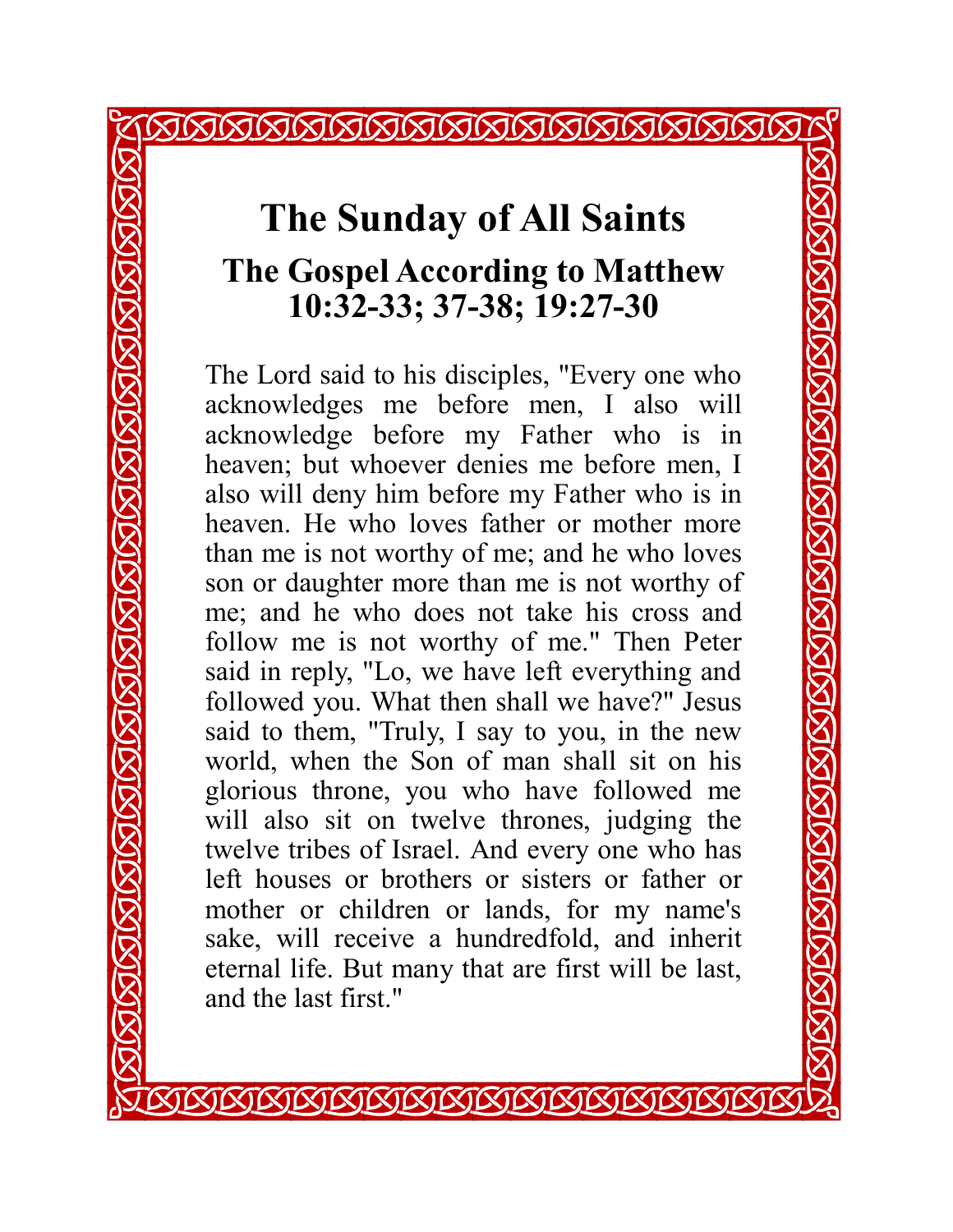### **Ἐκ τοῦ Κατὰ Ματθαῖον 10:32-33, 37-38, 19:27-30 Εὐαγγελίου τὸ Ἀνάγνωσμα**

Εἶπεν ὁ Κὐριος τοῖς ἑαυτοῦ μαθηταῖς· Πᾶς οὖν ὅστις ὁμολογήσει ἐν ἐμοὶ ἔμπροσθεν τῶν ἀνθρώπων, ὁμολογήσω κἀγὼ ἐν αὐτῷ ἔμπροσθεν τοῦ πατρός μου τοῦ ἐν οὐρανοῖς. ὅστις δ᾿ ἂν ἀρνήσηταί με ἔμπροσθεν τῶν ἀνθρώπων, ἀρνήσομαι αὐτὸν κἀγὼ ἔμπροσθεν τοῦ πατρός μου τοῦ ἐν οὐρανοῖς. ῾Ο φιλῶν πατέρα ἢ μητέρα ὑπὲρ ἐμὲ οὐκ ἔστι μου ἄξιος· καὶ ὁ φιλῶν υἱὸν ἢ θυγατέρα ὑπὲρ ἐμὲ οὐκ ἔστι μου ἄξιος· καὶ ὃς οὐ λαμβάνει τὸν σταυρὸν αὐτοῦ καὶ ἀκολουθεῖ ὀπίσω μου, οὐκ ἔστι μου ἄξιος. Τότε ἀποκριθεὶς ὁ Πέτρος εἶπεν αὐτῷ· ἰδοὺ ἡμεῖς ἀφήκαμεν πάντα καὶ ἠκολουθήσαμέν σοι· τί ἄρα ἔσται ἡμῖν; ὁ δὲ ᾿Ιησοῦς εἶπεν αὐτοῖς· ἀμὴν λέγω ὑμῖν ὅτι ὑμεῖς οἱ ἀκολουθήσαντές μοι, ἐν τῇ παλιγγενεσίᾳ, ὅταν καθίσῃ ὁ υἱὸς τοῦ ἀνθρώπου ἐπὶ θρόνου δόξης αὐτοῦ, καθίσεσθε καὶ ὑμεῖς ἐπὶ δώδεκα θρόνους κρίνοντες τὰς δώδεκα φυλὰς τοῦ ᾿Ισραήλ. καὶ πᾶς ὃς ἀφῆκεν οἰκίας ἢ ἀδελφοὺς ἢ ἀδελφὰς ἢ πατέρα ἢ μητέρα ἢ γυναῖκα ἢ τέκνα ἢ ἀγροὺς ἕνεκεν τοῦ ὀνόματός μου, ἑκατονταπλασίονα λήψεται καὶ ζωὴν αἰώνιον κληρονομήσει. Πολλοὶ δὲ ἔσονται πρῶτοι ἔσχατοι καὶ ἔσχατοι πρῶτοι.

*KIKIKIKIKIKIKI*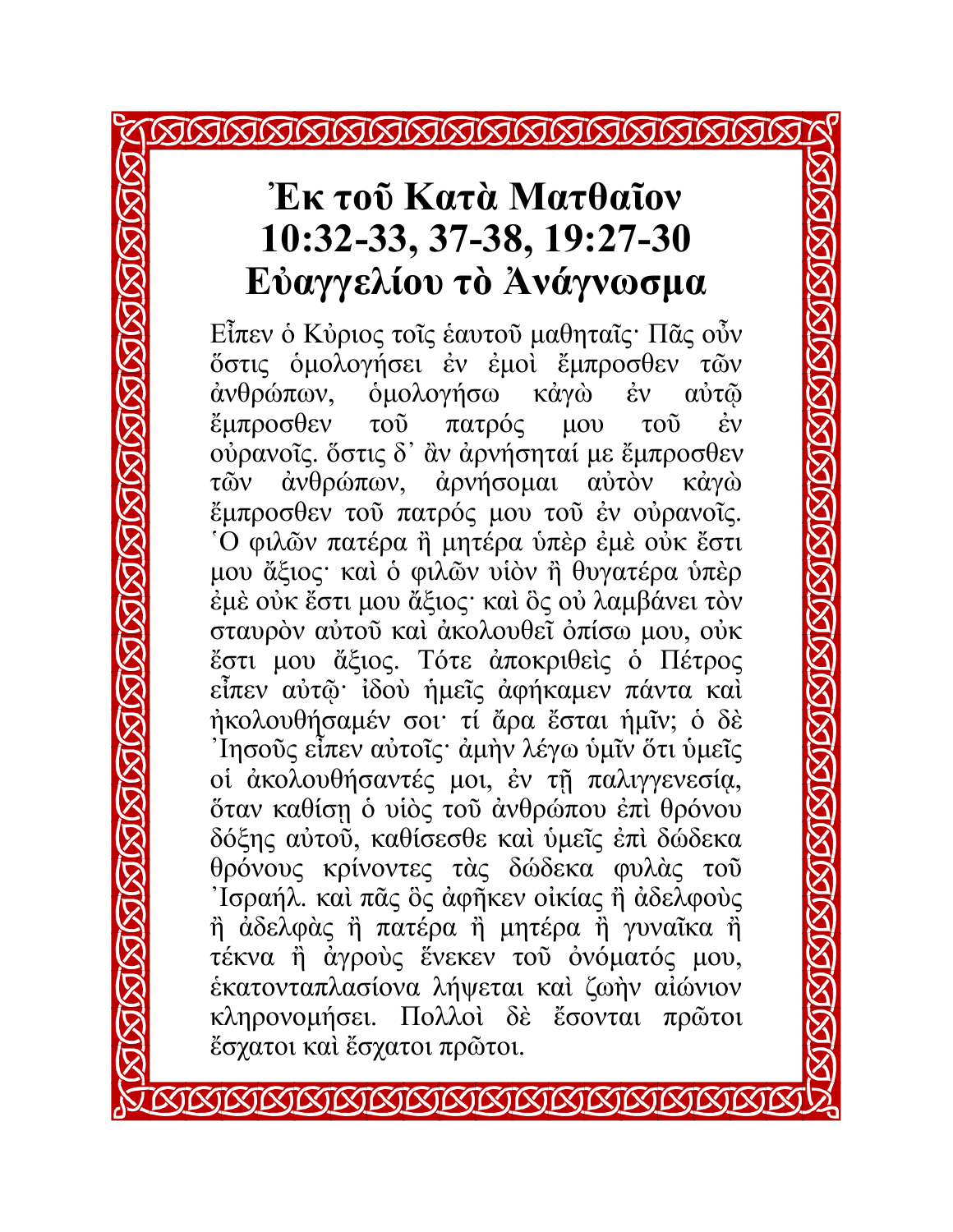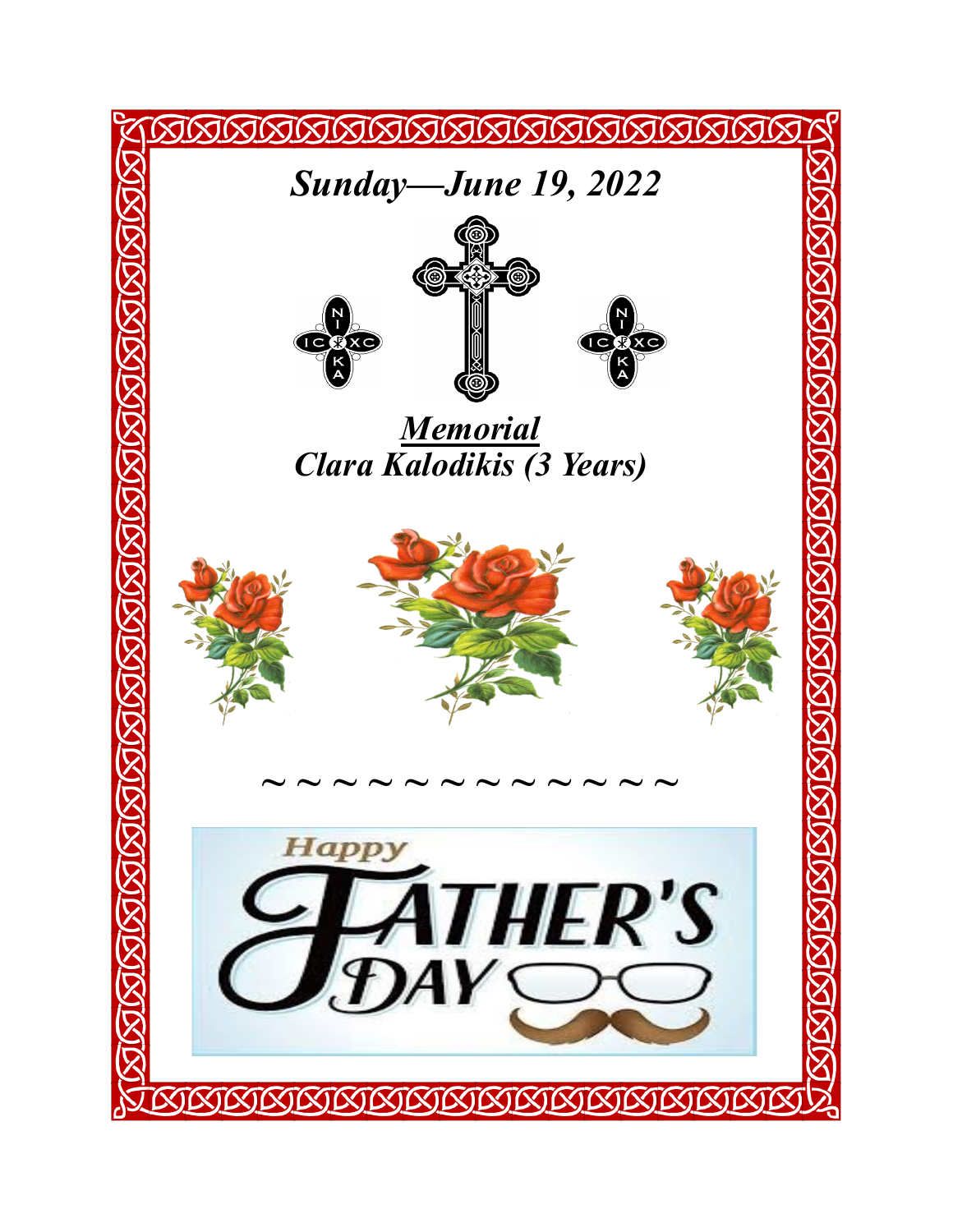